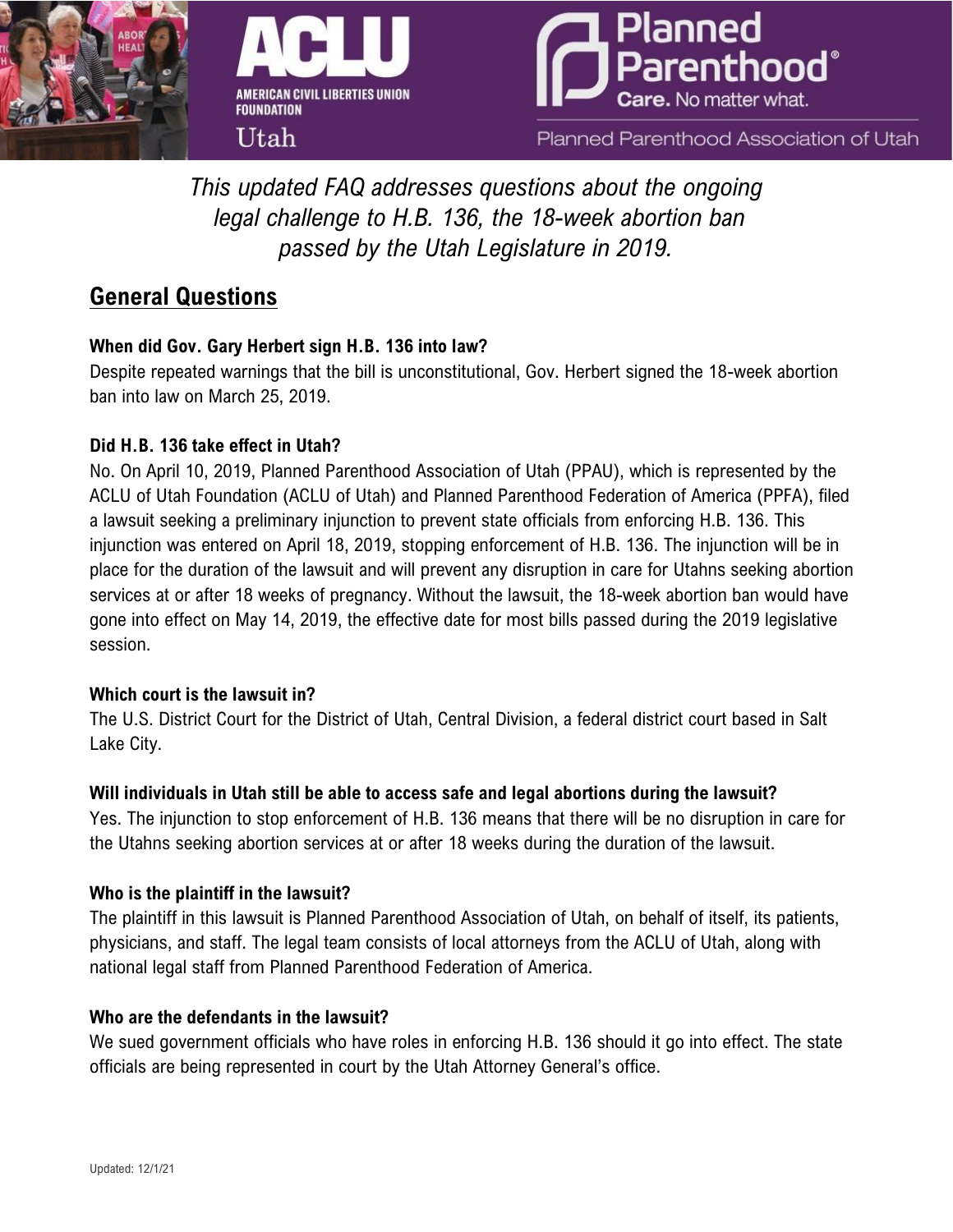## **Was there a similar lawsuit filed against the state several decades ago?**

Yes. In 1991, the ACLU of Utah, Planned Parenthood Federation of America, and the Center for Reproductive Law & Policy brought suit on behalf of abortion providers and others against then-Governor Norman Bangerter to invalidate a Utah law that banned nearly all abortions. Federal courts held that the law violated a person's right to decide to end a pregnancy, and the law never took effect. The 1991 case was *called [Jane L. v. Bangerter](https://caselaw.findlaw.com/us-10th-circuit/1277420.html)*.

## **How long will the lawsuit take?**

The lawsuit has already been pending for more than two years and could last significantly longer, especially if the side that loses at the federal district court appeals to the U.S. Court of Appeals for the Tenth Circuit. The ACLU of Utah will fight as long as it takes to ensure that Utahns retain access to abortion care on which they depend.

## **Why does this case continue to be put on hold?**

The court has stayed, or paused, the case twice because it believed that pending U.S. Supreme Court cases might impact the Utah court's legal analysis of the 18-week ban. Currently, there is a stay in place pending the Supreme Court's decision in *Dobbs v. Jackson Women's Health Organization*, which involves a Mississippi ban on abortion starting at 15 weeks of pregnancy. *Jackson Women's Health* was heard on December 1, 2021, and likely decided in June 2022. Once the Court rules in that case, the litigation over the 18-week ban in Utah should resume.

# **The Utah Legislature passed two bills restricting abortion during the 2019 session. Which one is the target of this lawsuit?**

Our lawsuit targets H.B. 136 (Abortion Amendments), the 18-week abortion ban sponsored by Rep. Cheryl Acton. Lawmakers also passed H.B. 166 (Down Syndrome Nondiscrimination Abortion Act), sponsored by Rep. Karianne Lisonbee. H.B. 166 prohibits abortions for the sole reason of a Down Syndrome diagnosis but will not take effect or be enforced unless a federal court of binding authority, i.e., the U.S. Court of Appeals for the Tenth Circuit or the U.S. Supreme Court, allows this type of abortion restriction. Because there is no authority allowing for such a ban, litigation to stop this law is not needed at this time.

# **Legal Questions**

# **Why is H.B. 136's 18-week abortion ban unconstitutional?**

Nearly 50 years ago, the U.S. Supreme Court ruled in *Roe v. Wade* that states may not ban abortion prior to viability. The Court has reaffirmed that principle repeatedly. The federal court of appeals that applies to Utah invalidated a Utah law passed in 1991 that essentially banned abortion, faulting the state for its deliberate decision to disregard Utahns' constitutional rights. These court decisions make clear that H.B. 136, which bans abortion at 18 weeks, is unconstitutional.

# **Why did Utah lawmakers pass a bill that is blatantly unconstitutional?**

It is clear that politicians in Utah had one motive in mind — to ban abortion in any way, at any cost. Multiple federal courts in Utah and across the country have held these types of abortion restrictions are unconstitutional. We told them we would sue, and now we are in court.